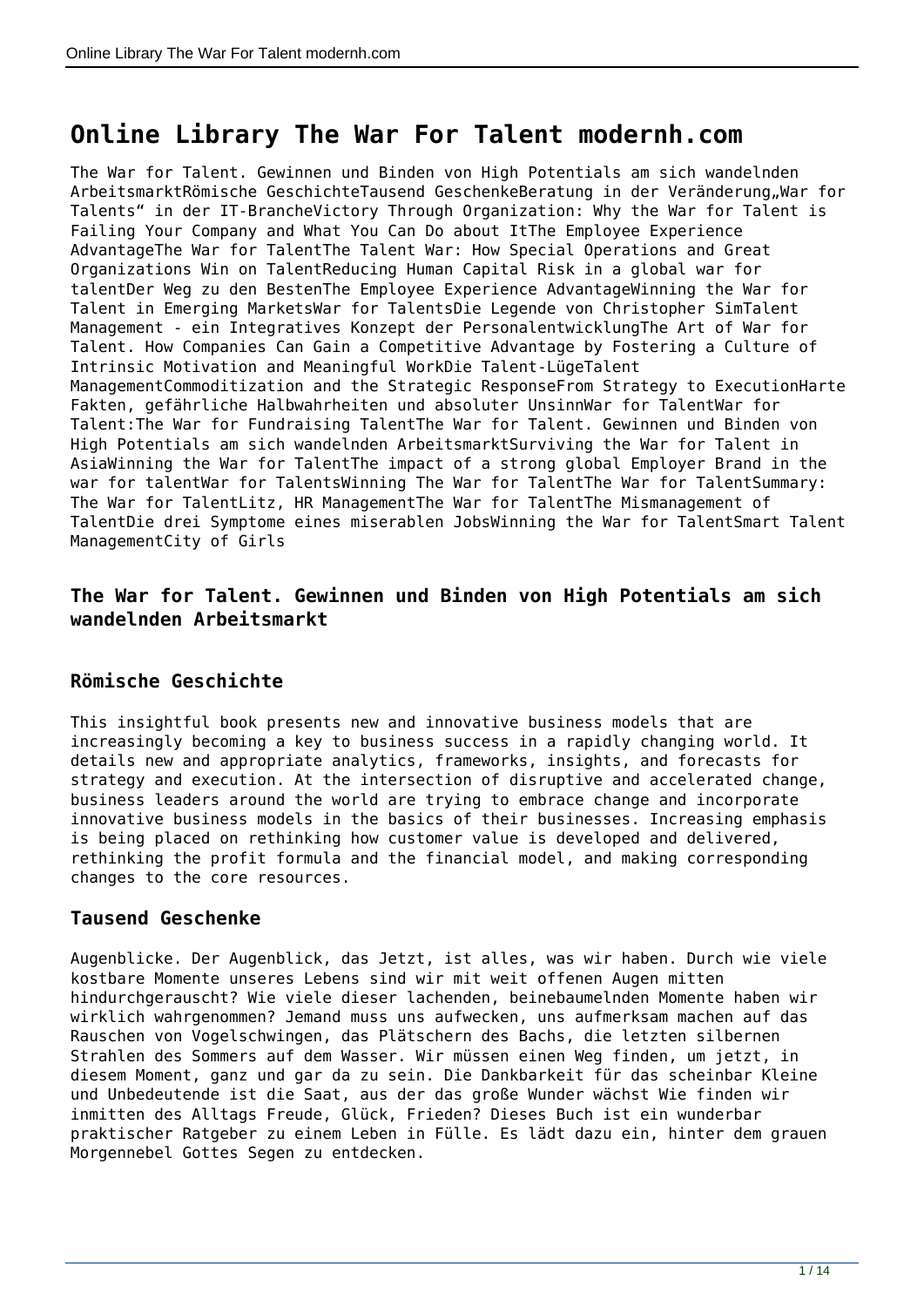## **Beratung in der Veränderung**

Der Weg an die Spitze ist steinig und schwer? Nicht mit Jim Collins! Der Management-Vordenker macht sieben Schlüsselfaktoren aus, durch die gute Unternehmen zu Spitzenunternehmen wurden. Sie fragen sich, welche Faktoren das sind? Sie wollen wissen, wie Sie Ihr eigenes Unternehmen dauerhaft nach ganz vorne bringen können? Dann lesen Sie diesen Weltbestseller! "Pflichtlektüre für jeden, der sich ernsthaft mit Management befasst." fredmund malik "Eine faszinierende Studie über die Faktoren, die Spitzenunternehmen zu dem gemacht haben, was sie heute sind." fortune "Ein außergewöhnliches Management-Buch: solide recherchiert, ungewöhnlich in seinen Schlussfolgerungen." wall street journal

#### **"War for Talents" in der IT-Branche**

The knowledge economy conjures a world of smart people, in smart jobs, doing smart things, in smart ways, for smart money, a world increasingly open to all rather than a few. Glossy corporate brochures present a future in challenging, exciting and financially rewarding jobs for the winners inthe competition for fast track management appointments. They also convey an image of enlightened employers actively seeking to diversify their talent pool, reflected in their approach to identifying, hiring and retaining outstanding talent. We are told that the challenge confronting governments around the world is to enhance the employability of the workforce. Every effort must be made to expand access to higher education, dismantle barriers to talent regardless of social circumstances, gender, or skin colour, and to harness humancreativity and enterprise to meet the demands of the new economy.The Mismanagement of Talent comes to a different conclusion. Those leaving the world of mass higher education find themselves in a scramble for jobs with rising stakes for the winners and losers. The Mismanagement of Talent examines what determines the outcome of this race when a degree loses itsbadge of distinction. It shows how some graduates are playing 'the game' to win a competitive advantage and what really happens in the selection events of leadingedge employers. It also argues that talent is being mismanaged by employers that have yet to come to terms with the realities andpossibilities of mass higher education. The Mismanagement of Talent will be thought-provoking and controversial reading for those involved in the recruitment of graduates, and those concerned with the way knowledge-based firms recruit and the impact of higher education policy: Professionals working in university careers services, HRM, training, or recruitment generally; Researchers, academics, or students of Business and Management, Human Resource Management, Public Policy, Education, or Sociology; and Job candidates themselves - the 'players' and 'purists' described inthe book.

## **Victory Through Organization: Why the War for Talent is Failing Your Company and What You Can Do about It**

Talente werden knapp auf dem Arbeitsmarkt. Der demographische Wandel und der wirtschaftliche Aufschwung haben die Zahl der auf dem Arbeitsmarkt verfügbaren Fachkräfte stagnieren lassen – und diese Entwicklung verschärft sich, wenn die Generation der geburtenstarken Jahrgänge ab 2020 in Rente geht. Dieses Buch zeigt, was das für Unternehmen bedeutet und erklärt, wie sie sich für den Kampf um die Besten wappnen können. In Zeiten des Fachkräftemangels gleicht das erfolgreiche Personalrecruitment fast einem "war for talents". Ausgehend von Prognosen zur Alters- und Qualifikationsstruktur erläutern die Fachbeiträge, in welche Handlungsfelder Unternehmen investieren sollten, um dennoch die besten Mitarbeiter finden zu können. Die vier Grundsäulen des Talent Recruitings lauten: Employer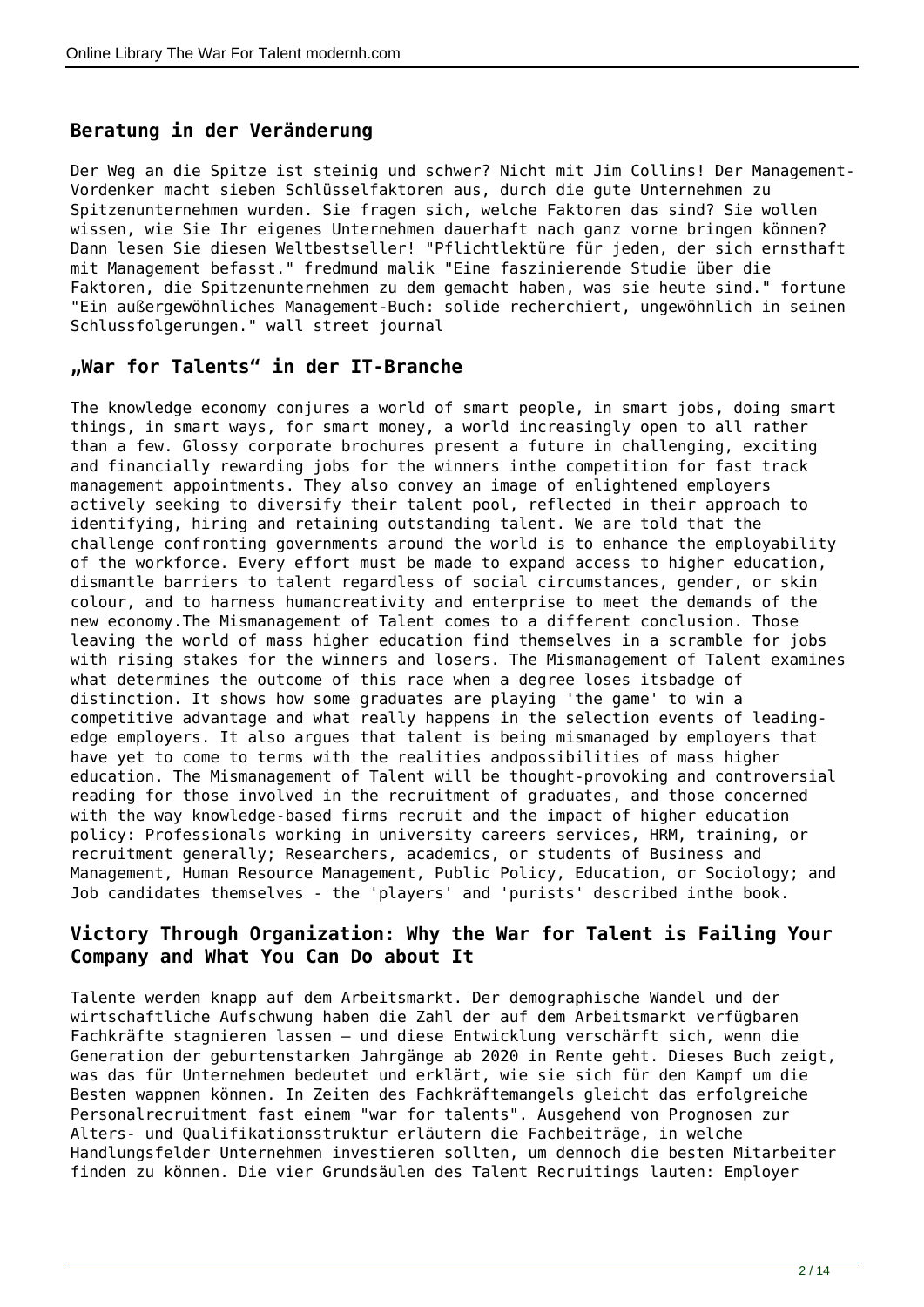Branding: Wie positionieren sich Unternehmen als attraktive Arbeitgeber? Digitalisierung: Wie nutzen Unternehmen die Digitalisierung als Chance? Talentmanagement: Mit welchen kreativen Ansätzen stellen sie sicher, dass wettbewerbsrelevante Positionen richtig besetzt werden? Retention Management: Wie halten Unternehmen ihre Toptalente langfristig? Die Autorinnen und Autoren widmen sich all diesen Fragen ausführlich. Neben Lösungsvorschlägen und Handlungsempfehlungen, beschreiben sie auch umfassend das theoretische Handwerkszeug und die zugrunde liegende Methodik. Im letzten Teil stellen Personalexperten aus zwei Unternehmen ihre Best-Practices im Wettbewerb um die besten Köpfe vor. Die enge Verzahnung von Theorie, Handlungsempfehlungen und Praxisbeispielen macht das Buch für Unternehmer und Personalverantwortliche zu einem fundierten Leitfaden bei der Entwicklung und Umsetzung einer neuen Personalstrategie.

#### **The Employee Experience Advantage**

#1 Wall Street Journal and USA Today bestselling author Dave Ulrich offers HR professionals a new line of defense in the corporate "war for talent." Destined to be a classic in the field, this game-changing book from HR visionary Dave Ulrich tackles one of the greatest challenges in Human Resources today: the talent wars. As companies grow increasingly and aggressively competitive in hiring and nurturing individual employees, this book offers a refreshing, revolutionary alternative. By creating dynamic systems that leverage talent throughout the organization, you can create a unified whole that is greater than the sum of its parts. In the long run, that's what gives your company the competitive edge it needs. Based on the research findings of the latest round of Ulrich's legendary HR Competency Survey, this groundbreaking book is sure to spark debate, shatter myths, and inspire real change throughout the HR community. Filled with fact-based insights and field-tested strategies, it proves that your organization's success lies, not in the talent you have, but what you do with the talent once you have it. This book shows you how to build capabilities, strengthen systems, and empower human capital—for longer lasting success.

## **The War for Talent**

#### **The Talent War: How Special Operations and Great Organizations Win on Talent**

Masterarbeit aus dem Jahr 2009 im Fachbereich BWL - Personal und Organisation, Note: 1,7, Technische Universität Kaiserslautern (Zentrum für Fernstudien und Universitäre Weiterbildung), Sprache: Deutsch, Abstract: Spätestens seitdem 1997 zwei McKinsey-Berater den Begriff "War for Talents" prägten, wurde das Talent Management, insbesondere noch verstärkt in Zeiten der Hochkonjunktur, zu einem Megathema in den einschlägigen Medien erkoren. Nicht zuletzt hierdurch sollte man meinen, dass auch in den Organisationen längst entsprechende Konzepte entwickelt und eingeführt wurden und es sich in der vor-liegenden Arbeit nur noch um die Vorstellung verschiedener "Best-Practice-Ansätze" handelt. Aktuelle Studien und Umfragen zeigen hingegen, dass Talent Management zwar bei den Managern weltweit als wichtigste Herausforderung im Bereich Human Resources (HR) ins Bewusstsein gelangt ist, gleichwohl müssen sie ihre bisherigen Anstrengungen zur Bewältigung als ungenügend bezeichnen. Dabei ist das mit einem Talent Management verfolgte Ziel kein geringeres als die Zukunftsfähigkeit eines Unternehmens in Zeiten der Globalisierung und des gestiegen Wettbewerbsdruck sicherzustellen. Unternehmen, die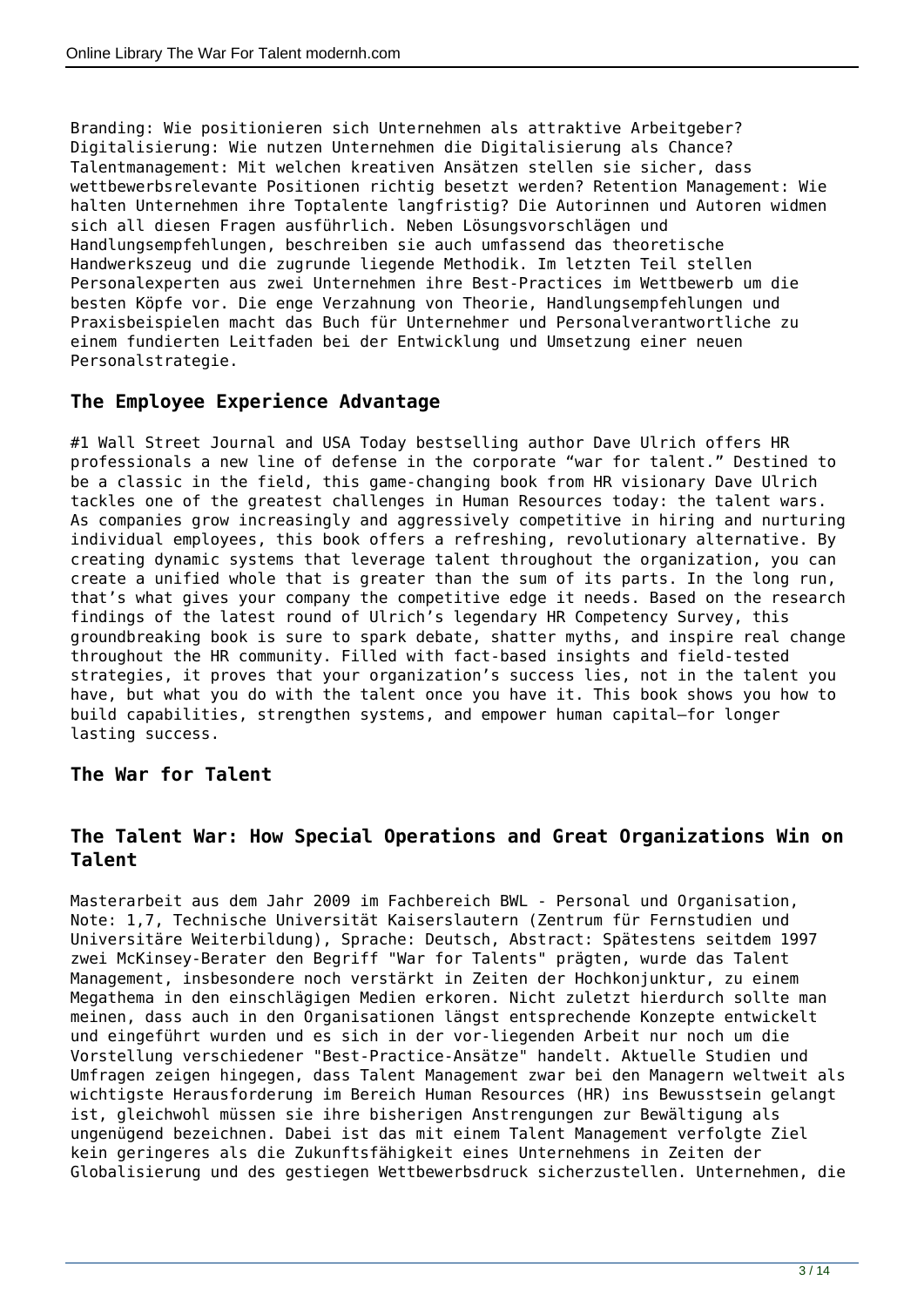darüber hinaus in einer Branche agieren, die eine hohe Marktdynamik aufweist, benötigen im Hinblick auf den stetig steigenden Bedarf an Talenten, High-Potentials oder zumindest an hochqualifizierten Mitarbeitern, wirkungsvolle Personalinstrumente, um die Gewinnung, Identifizierung, Förderung und Bindung dieser zu ermöglichen und hieraus bestenfalls Wettbewerbsvorteile zu generieren. Zielsetzung dieser Arbeit ist es, dem Leser einen praxisorientierten Überblick über Grundlagen und Strategien sowie über Kernelemente eines ganzheitlichen Talent Management Konzeptes zu ermöglichen. Des Weiteren sollen folgende Frage-stellungen bearbeitet und beantwortet werden: - Was sind die Hintergründe zur Einführung eines Talent Managements? - Welchen Einfluss besitzt die Unternehmensstrategie auf die T

## **Reducing Human Capital Risk in a global war for talent**

. . . the editors have done a good job of bringing together a series of contributions which provide a useful and welcome expansion of the theoretical foundations of talent management through a knowledge management lens. David Collings, Personnel Review This book takes a fresh look at human talent in organizations, focusing on employees at all levels who represent key agents of knowledge management in acquiring, transferring, and applying important knowledge for competitive advantage. The overarching aim of the book is to identify, define, and explore the implementation of talent management strategies aimed at facilitating effective knowledge management in an organization. The contributors provide a valuable fusion of two important areas of emphasis for current research and practice in human resource management: talent management and knowledge management. They illustrate the immense significance of the latter to competitive advantage and organizational success in our rapidly changing global knowledge-based economy. The generation and acquisition of ideas and knowledge, their internal transfer and application throughout the organization, and the cross-border transfer of knowledge all through the effective management of human talent have become integral to contemporary management. The contributors examine planning and staffing, training/coaching, performance management, and organizational learning and development. Academics, human resource management practitioners and management consultants will find this volume valuable.

#### **Der Weg zu den Besten**

Studienarbeit aus dem Jahr 2015 im Fachbereich BWL - Personal und Organisation, Duale Hochschule Baden-Württemberg Mannheim, früher: Berufsakademie Mannheim, Sprache: Deutsch, Abstract: Die nachfolgende Arbeit, The War for Talent - Gewinnen und Binden von High Potentials am sich wandelnden Arbeitsmarkt, beschäftigt sich mit den Hintergründen, den Auswirkungen und den Reaktionen auf den War for Talent. Zu Beginn der Arbeit werden zunächst die für die Arbeit relevanten Begriffe und deren Verwendung im Zusammenhang mit dem War for Talent definiert. Weiterhin werden gesellschaftliche Megatrends und Arbeitsmarktentwicklungen aufgezeigt, welche im Wesentlichen als Treiber und Hintergründe für den War for Talent identifiziert wurden. Bevor dann einzelne Personalmanagemententwicklungen und –instrumente aufgezeigt werden, wird zunächst auf die Rolle und die Bedeutung von High Potentials für Unternehmen eingegangen. Ausgehend von der Planung bis hin zur Rekrutierung und Bindung von Mitarbeitern werden verschiedene, sich ergänzende Aufgaben und Instrumente des Personalmanagements vor dem Hintergrund des War for Talent betrachtet und dargestellt, was Unternehmen tun oder tun müssen, um nachhaltig erfolgreich am Arbeitsmarkt zu agieren. Abschließend werden unter Einbezug verschiedener Personalstrategien aus der Praxis und empirischen Untersuchungen die wesentlichen Faktoren zur Gewinnung und Bindung von Mitarbeitern priorisiert.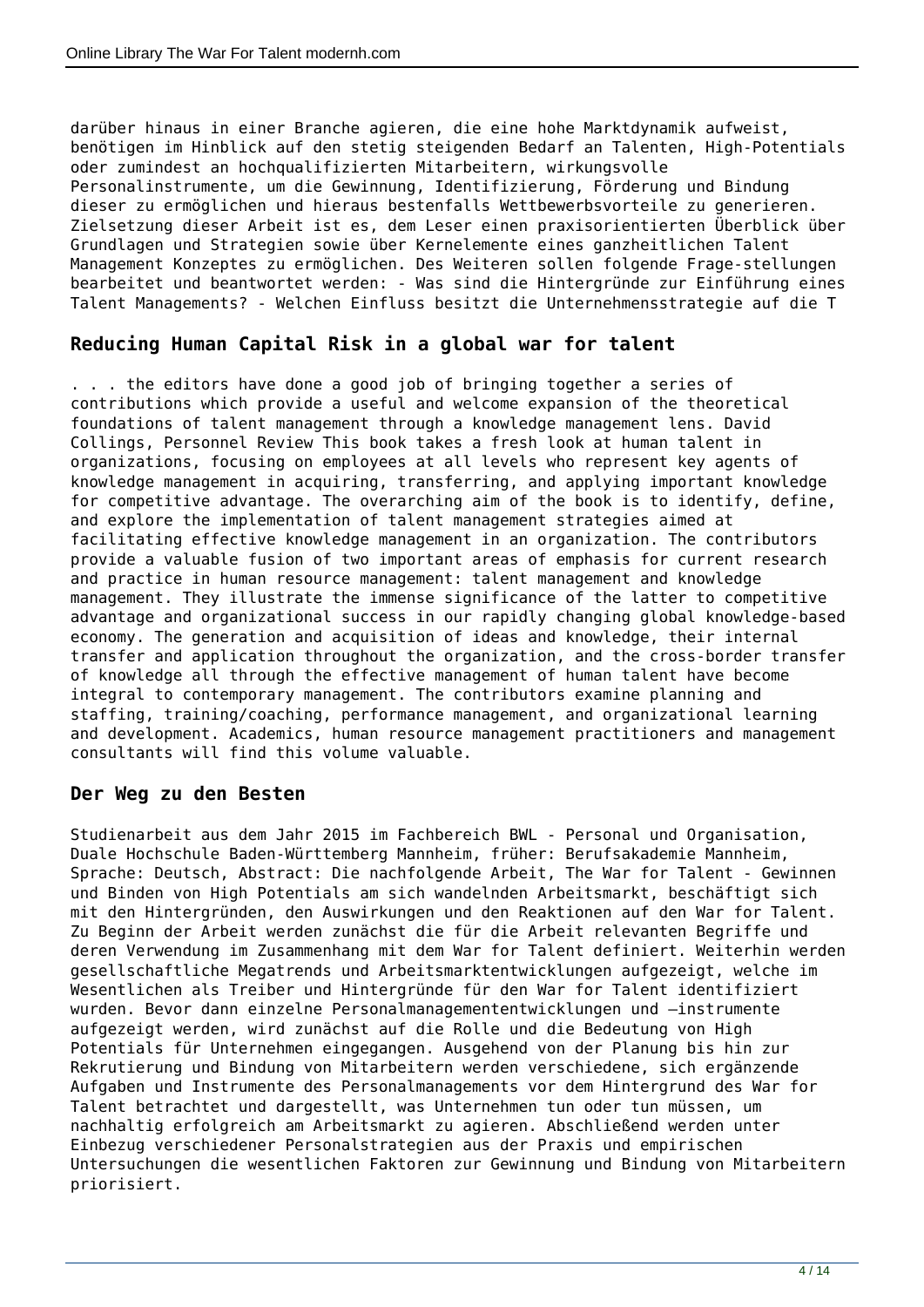## **The Employee Experience Advantage**

Vor dem Hintergrund des demografischen Wandels wird sich die Unternehmenspraxis in den nächsten Jahren verstärkt mit der Identifizierung, Entwicklung und Erhaltung von Führungsnachwuchs konfrontiert sehen. "Talentmanagement" enthält einführende und abschließende wissenschaftliche Beiträge zum Thema, die an ausführlichen Fallstudien aus internationalen Top-Unternehmen illustriert werden. Alle diese Unternehmen zeichnen sich durch hochqualifizierte HR-Departments aus.

#### **Winning the War for Talent in Emerging Markets**

The must-read summary of Ed Michaels, Helen Handfield-Jones and Beth Axelrod's book: "The War for Talent: Surviving in the Era of Competitive Recruiting". This complete summary of the ideas from Ed Michaels, Helen Handfield-Jones and Beth Axelrod's book "The War for Talent" shows that the key determinant of any organisation's long-term success is its talent pool. Research has proved that finding and keeping the best available talent is now of critical importance in business. In their book, the authors highlight five imperatives that companies need to act on if they want to secure a sustainable competitive advantage. This summary is a must-read for any leader who aims to get the best available talent working in their team. Added-value of this summary: • Save time • Understand key concepts • Expand your knowledge To learn more, read "The War for Talent" and discover the key to winning the war for talent.

#### **War for Talents**

Research Shows Organizations That Focus on Employee Experience Far Outperform Those That Don't Recently a new type of organization has emerged, one that focuses on employee experiences as a way to drive innovation, increase customer satisfaction, find and hire the best people, make work more engaging, and improve overall performance. The Employee Experience Advantage is the first book of its kind to tackle this emerging topic that is becoming the #1 priority for business leaders around the world. Although everyone talks about employee experience nobody has really been able to explain concretely what it is and how to go about designing for ituntil now. How can organizations truly create a place where employees want to show up to work versus need to show up to work? For decades the business world has focused on measuring employee engagement meanwhile global engagement scores remain at an all time low despite all the surveys and institutes that been springing up tackle this problem. Clearly something is not working. Employee engagement has become the short-term adrenaline shot that organizations turn to when they need to increase their engagement scores. Instead, we have to focus on designing employee experiences which is the long term organizational design that leads to engaged employees. This is the only long-term solution. Organizations have been stuck focusing on the cause instead of the effect. The cause is employee experience; the effect is an engaged workforce. Backed by an extensive research project that looked at over 150 studies and articles, featured extensive interviews with over 150 executives, and analyzed over 250 global organizations, this book clearly breaks down the three environments that make up every single employee experience at every organization around the world and how to design for them. These are the cultural, technological, and physical environments. This book explores the attributes that organizations need to focus on in each one of these environments to create COOL spaces, ACE technology, and a CELEBRATED culture. Featuring exclusive case studies, unique frameworks, and never before seen research, The Employee Experience Advantage guides readers on a journey of creating a place where people actually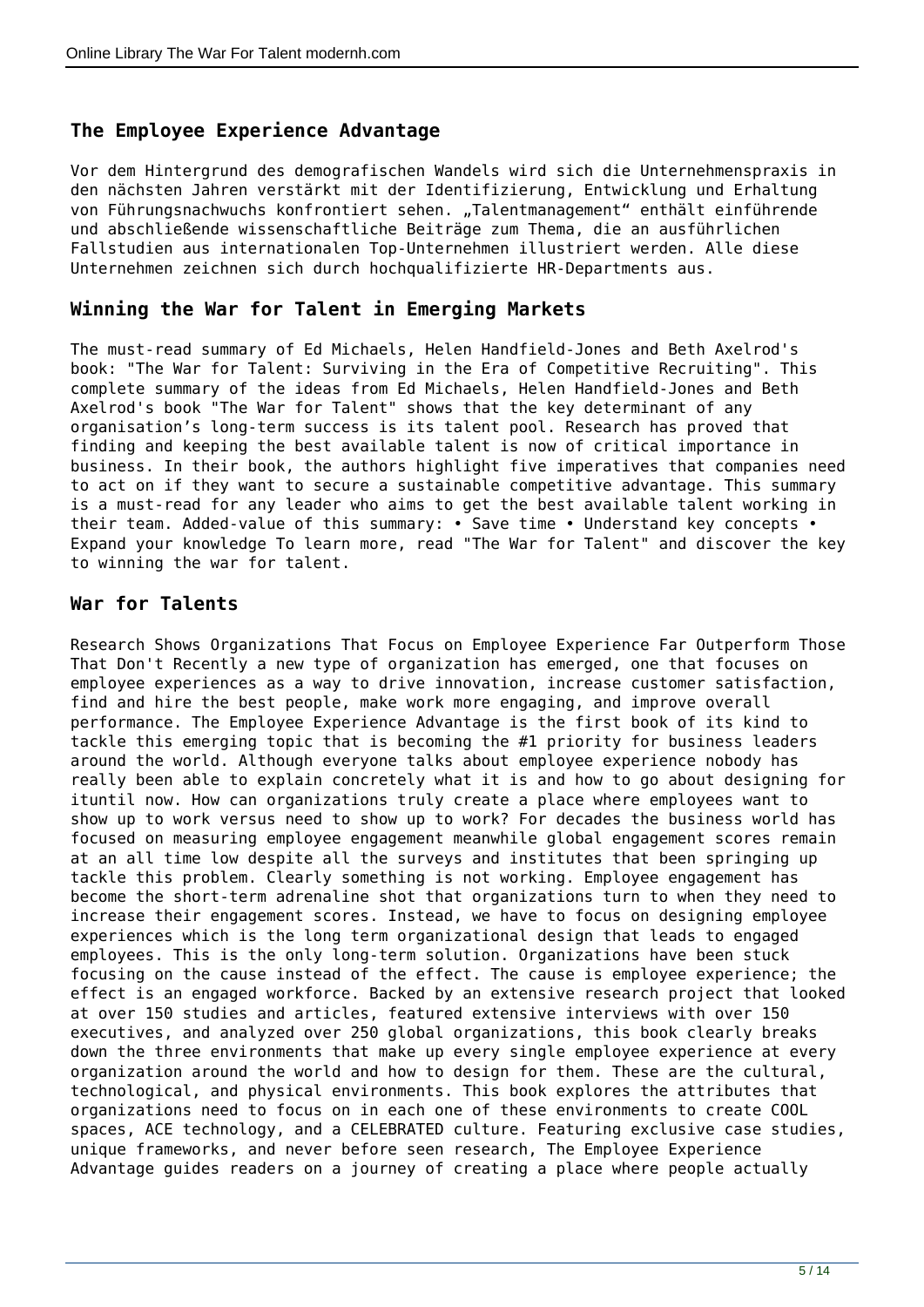want to show up to work. Readers will learn: The trends shaping employee experience How to evaluate their own employee experience using the Employee Experience Score What the world's leading organizations are doing around employee experience How to design for technology, culture, and physical spaces The role people analytics place in employee experience Frameworks for how to actually create employee experiences The role of the gig economy The future of employee experience Nine types of organizations that focus on employee experience And much more! There is no question that engaged employees perform better, aspire higher, and achieve more, but you can't create employee engagement without designing employee experiences first. It's time to rethink your strategy and implement a real-world framework that focuses on how to create an organization where people want to show up to work. The Employee Experience Advantage shows you how to do just that.

## **Die Legende von Christopher Sim**

Divulging counterintuitive revelations about what it "really" takes to attract, develop, and retain top performers, this is the definitive guide to today's most urgent business dilemma.

## **Talent Management - ein Integratives Konzept der Personalentwicklung**

Bachelor Thesis from the year 2019 in the subject Review of Business Studies, grade: 1.3, Technical University of Munich (TUM School of Management, Chair for Management Accounting), language: English, abstract: The bachelor thesis combines theories, literature, lab and field experiments, event studies from the industry, and its very own empirical research to argue from both, a strategic as well as a financial perspective, that an inimitable organizational culture of intrinsic motivation and meaningful work may constitute a source of competitive advantage within the War for Talent. The thesis strives at highlighting the importance for firms to adapt to the newly emerged competitive environment that the ongoing War for Talent has created by considering their people as their most valuable asset for the success of the organization, as already hinted at throughout "The Art of War" by Sun Tzu in 500 BC; hence the reference in the title of this thesis. After a brief review of the circumstances that led to the emergence of the War for Talent and first implications for the industry, it is argued from a strategic perspective why motivated talent depicts the key resource for competitive advantage and why conventional extrinsic incentive measures aimed at maximizing productivity are no longer effective. Afterwards, a proposition will be made of how capitalizing on intrinsic motivation, human's inner drive to accomplish inherently interesting and challenging tasks, fostered through a framework of meaningful work, might be the decisive driver to get ahead in the quest for talent. A second string of argumentation draws a connection between meaningful work and superior financial performance. This proposition is then tested by an empirical analysis, comparing the financial performance of publicly traded companies featured on the 2017 Fortune 100 Best Companies to Work For list against a control portfolio and the broad market, confirming significant differences for cumulative stock returns.

## **The Art of War for Talent. How Companies Can Gain a Competitive Advantage by Fostering a Culture of Intrinsic Motivation and Meaningful Work**

Inhaltsangabe:Introduction: Defining the task: Microsoft, Google, Cisco or the German E.ON- Führungsgesellschaften : each of them is a well-known company that not only stands for economic success but also for a specific image. Besides, all of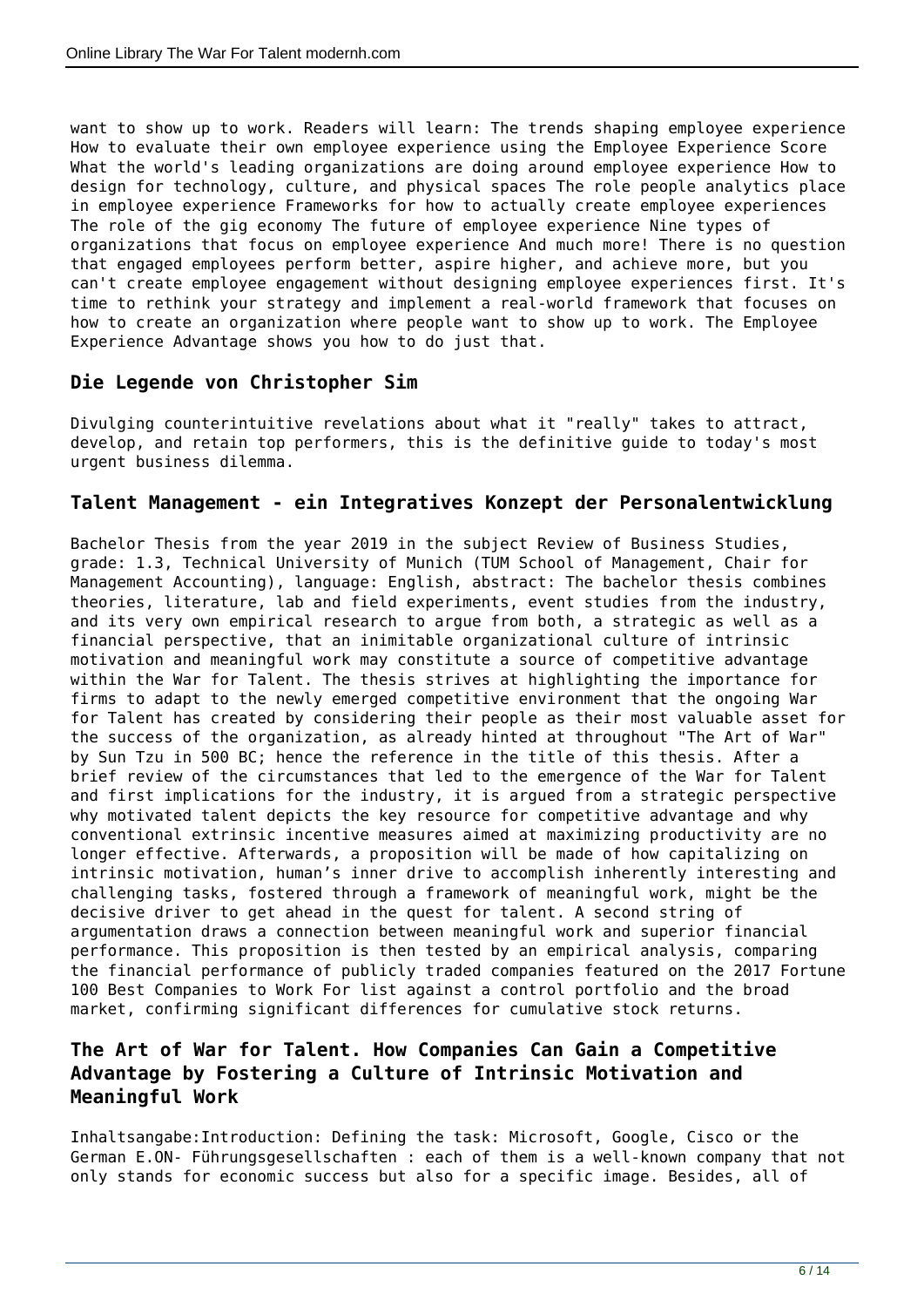them are companies that head the top 100 of the Best Workplaces in Europe in 2009. But, why are companies rewarded as a great place to work at and how do they manage it? Do they only convince with their products and services based on good marketing strategies? In an era of globalisation and a continuous progress in science, technique and economy being competitive poses the most important challenge for a company s success. Of course, product and service quality or customer orientation are important factors but moreover, high qualified people performing in and leading these areas are indispensable. However, even though having an economic crisis actually, this resource is a scarce one and not easy to find. On the one hand, this is caused by a strong socio-demographic change that implicates declining birth rates and thus a rise of ageing workforce. On the other hand, for competing globally companies are demanded to be highly innovative. To expedite innovations and to deal with continuously accelerating progress and more complex technology, skilled workers are needed. Hence, on labour markets the demand for high potentials is increasing whereas the supply is decreasing. As more companies are aware of the possibility to profit from their workforce as a strategic advantage, competition for the best talents grows steadily and leads to a war for talent . Due to the fact that these developments can be recognised all around the world the resource human being becomes incrementally essential. So, companies begin to look for potential specialists and executives not only on national but also on international labour markets. Besides investments in trainings, the further education of older employees and the cooperation with schools or universities, the creation of a strong employer brand may be important. Speaking of buyer s markets employees decide for their individual employer-of- choice. For this purpose, they of course have to know the company and be convinced of the benefits working for it. Thus, to successfully attract and retain the best talent, marketing, brand management and especially a powerful employer brand may be imperative instruments for a company. The creation of a distinctive image and a credible, []

## **Die Talent-Lüge**

Als alle seine Angestellten Platz genommen hatten, begann Brian Bailey. Er entschied sich direkt auf den Punkt zu kommen: "Handzeichen bitte. Wie viele mögen ihre Arbeit?" Nichts geschah. Die Angestellten schauten einander an, als hätte Brian die Frage auf Russisch gestellt. "Okay, lassen Sie es mich klarer ausdrücken", lächelte er. "Wie viele von Ihnen freuen sich zur Arbeit zu gehen? Wie viele sind guter Dinge, wenn sie Morgen für Morgen zur Arbeit fahren?" Brian hätte sie auch fragen können, ob sie gerne mit einem Stock geschlagen werden. Niemand hob die Hand. Einige lachten sogar laut. Egal ob Tellerwäscher, Investmentbanker oder leitender Angestellte, jede Arbeit kann unglücklich machen. Auch wenn die Karriere noch so gut geplant und den eigenen Interessen und Fähigkeiten entsprechend gewählt wurde, quälen sich viele Menschen jeden Morgen zur Arbeit um abends noch frustrierter nach Hause zu kommen. Bestseller Autor und Business-Guru Patrick Lencioni erzählt die unvergessliche Geschichte Brian Baileys, eines pensionierten Vorstandsvorsitzenden auf der Suche nach dem Sinn in seiner Arbeit und seinem Leben. Auf einer ungewöhnlichen Reise, die ihn vom Vorstandszimmer eines angesehenen Unternehmens zu den Skipisten am Lake Tahoe und schließlich zur Bestellannahme einer bekannten Fastfood Kette führt, entlarvt Brian die drei Symptome, die jede Arbeit zu einer miserablen Angelegenheit machen können (fehlende Messbarkeit, Anonymität und Irrelevanz) und bietet Managern und Angestellten eine Lösung um sie einzudämmen. So versucht er Investmentbanker davon zu überzeugen, dass Arbeitszufriedenheit wichtig ist oder er motiviert den Pizzalieferanten freundlicher zu seinen Kunden zu sein.

## **Talent Management**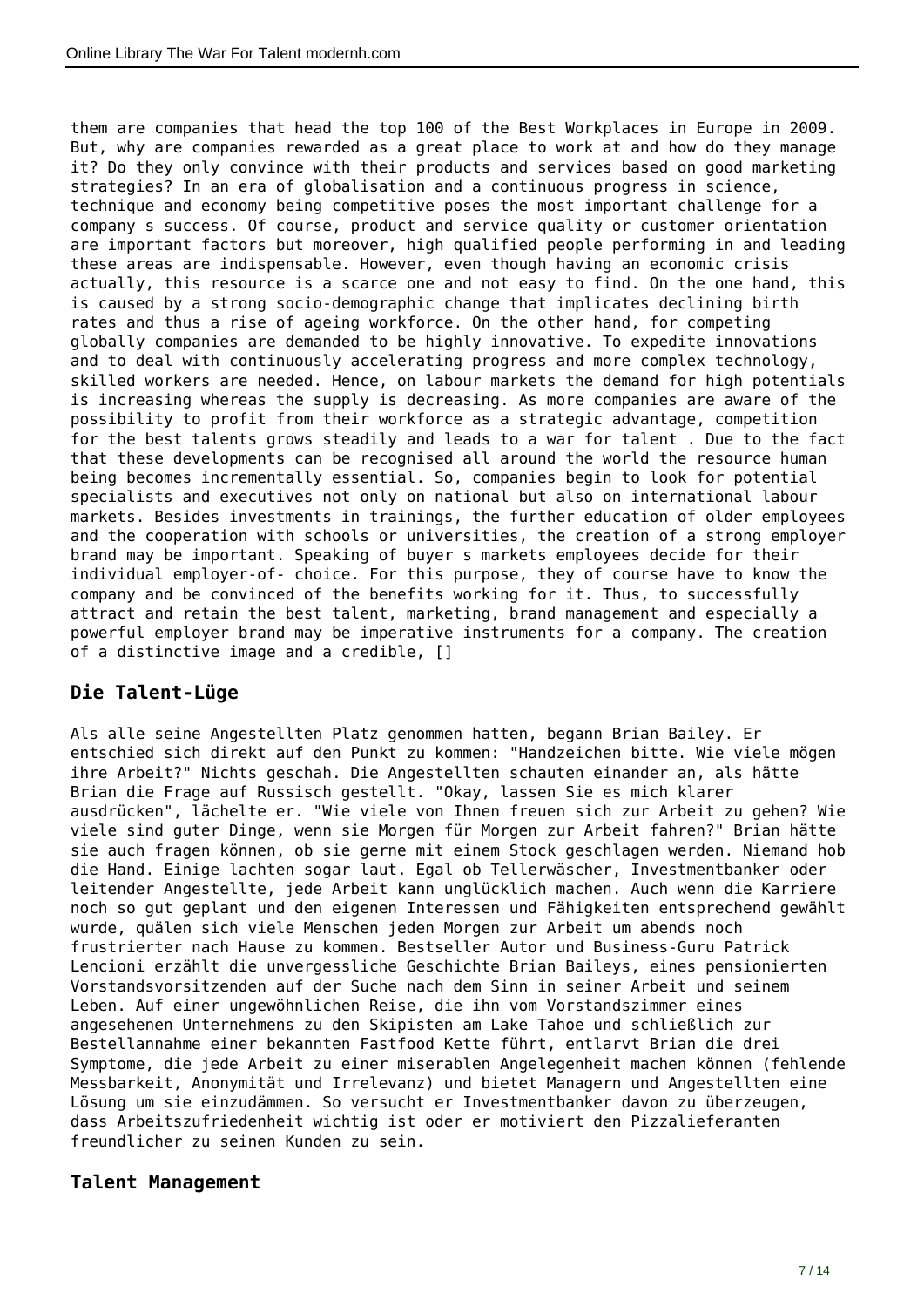Stefan Litz analysiert die Beziehung zwischen der Intensität des Wandels von "Visionen und Strategien" sowie "Strukturen und Systemen" und der Gestaltung des Human Resource Management und zeigt, dass die Gestaltung von Personalentwicklung, Personalrekrutierung und Anreizsystemen einen signifikanten Zusammenhang mit der Intensität des Wandels dieser organisationalen Steuerungssysteme aufweist.

## **Commoditization and the Strategic Response**

Studienarbeit aus dem Jahr 2015 im Fachbereich BWL - Personal und Organisation, Duale Hochschule Baden-Wurttemberg Mannheim, fruher: Berufsakademie Mannheim, Sprache: Deutsch, Abstract: Die nachfolgende Arbeit, The War for Talent - Gewinnen und Binden von High Potentials am sich wandelnden Arbeitsmarkt, beschaftigt sich mit den Hintergrunden, den Auswirkungen und den Reaktionen auf den War for Talent. Zu Beginn der Arbeit werden zunachst die fur die Arbeit relevanten Begriffe und deren Verwendung im Zusammenhang mit dem War for Talent definiert. Weiterhin werden gesellschaftliche Megatrends und Arbeitsmarktentwicklungen aufgezeigt, welche im Wesentlichen als Treiber und Hintergrunde fur den War for Talent identifiziert wurden. Bevor dann einzelne Personalmanagemententwicklungen und -instrumente aufgezeigt werden, wird zunachst auf die Rolle und die Bedeutung von High Potentials fur Unternehmen eingegangen. Ausgehend von der Planung bis hin zur Rekrutierung und Bindung von Mitarbeitern werden verschiedene, sich erganzende Aufgaben und Instrumente des Personalmanagements vor dem Hintergrund des War for Talent betrachtet und dargestellt, was Unternehmen tun oder tun mussen, um nachhaltig erfolgreich am Arbeitsmarkt zu agieren. Abschliessend werden unter Einbezug verschiedener Personalstrategien aus der Praxis und empirischen Untersuchungen die wesentlichen Faktoren zur Gewinnung und Bindung von Mitarbeitern priorisiert

## **From Strategy to Execution**

Forschungsarbeit aus dem Jahr 2008 im Fachbereich BWL - Personal und Organisation, Note: 5 (nach schweizer Notensystem), Universitat St. Gallen (BWL), Veranstaltung: Wissenschaftliche Hausarbeit, 20 Quellen im Literaturverzeichnis, Sprache: Deutsch, Anmerkungen: Die Note ist eine 5 im schweizer Notensystem: Notenskala 1-6: 6.0 = Herausragend 5.0 = Gut Dies entspricht mindestens einer 2 im deutschen Notensystem., Abstract: Die geburtenstarken Jahrgange verlassen den Arbeitsmarkt und mit dem Einstieg der geburtenschwachen Jahrgange trocknet der Talent Pool" langsam aus. Der zunehmende Mangel an Spitzenkraften stellt nicht nur die HR-Verantwortliche sondern ganze Unternehmen vor eine grosse Herausforderung. Denn das Humankapital und somit die Basis der Produktivitat eines jeden Unternehmens brockelt. Die zentrale Forschungsfrage dieser Arbeit befasst sich damit wie Unternehmen Spitzenkrafte finden, fordern und halten konnen. Anhand einer Analyse der aktuellen Marktsituation werden die Tendenzen und deren Ursachen im globalen Arbeitsmarkt untersucht. Anschliessend werden im Zusammenhang mit dem Rekrutierungsprozess Instrumentarien und Methoden analysiert mit welchen sich High Potentials finden lassen. In der zweiten Halfte der Arbeit wird der Frage des Forderns und Haltens von Spitzenkraften nachgegangen. Dazu werden die wichtigsten Handlungsfelder analysiert und entsprechende Losungsansatze ausgearbeitet. []

## **Harte Fakten, gefährliche Halbwahrheiten und absoluter Unsinn**

Um die Rekrutierungspraktiken der IT-Unternehmen detailliert zu durchleuchten, führten Afschin Mechkat und Peter Weise in den Jahren 2000 und 2001 eine schriftliche Befragung von IT-Unternehmen durch. Erfasst wurde der Zeitraum von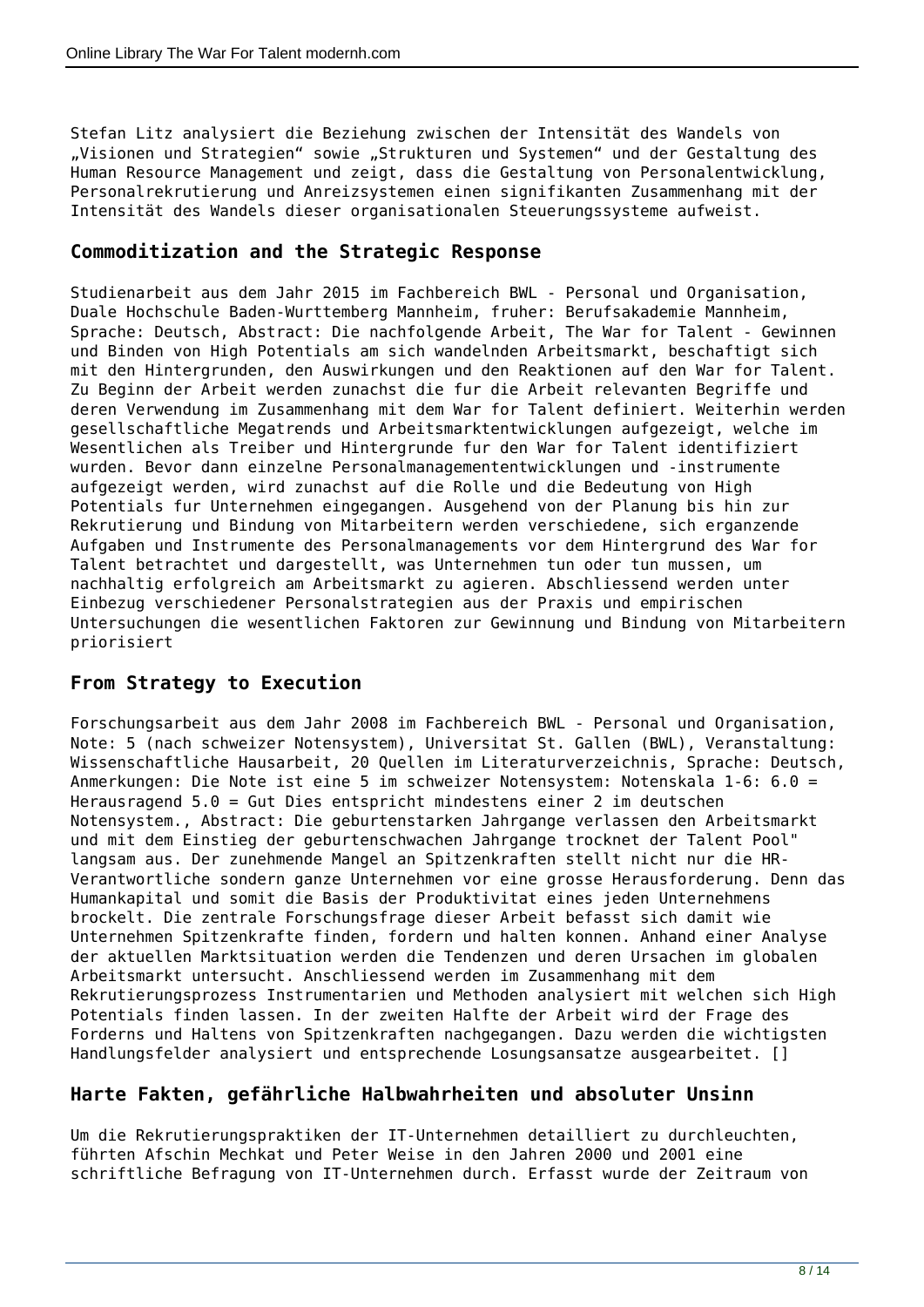1998 bis 2001, die eigentliche Boom-Phase der IT-Branche.

#### **War for Talent**

Studienarbeit aus dem Jahr 2009 im Fachbereich BWL - Personal und Organisation, Note: 1,7, Munich Business School, Sprache: Deutsch, Abstract: Durch den War for Talent wird es fur Unternehmen immer schwieriger an Humankapital zu gelangen. In dieser Arbeit wird aufgezeigt wie Unternehmen an Spitzenkrafte gelangen, und diese langfristig halten konnen. Die geburtsstarken Jahrgange verlassen den Arbeitsmarkt, durch die nachfolgenden geburtsschwachen Jahrgange trocknet der Talent Pool" aus. Dadurch wird es fur Unternehmen immer schwieriger an eine ihrer wichtigsten Ressourcen zu gelangen, das Humankapital. Die Unternehmen stehen vor einem Problem, das sie mit den jetzigen Rekrutierungsmethoden nicht bewaltigen konnen. In der vorliegenden Arbeit wird aufgezeigt, wie ein Unternehmen an Spitzenkrafte gelangt und diese langfristig halten konnen. Talent umfasst das Insgesamt der Dispositionen bzw. Fahigkeiten eines Individuums, die zu irgendeiner Leistung befahigen. Man unterscheidet zwischen allgemeiner Begabung (allgemeine Leistungsfahigkeit) und Sonderbegabungen (auf speziellen Gebieten).""

#### **War for Talent:**

In our modern business landscape, the war for talent is more complex than ever. You need to attract and retain the best talent for your organization to win, but without the right strategy or mindset, you won't be able to compete. If your revenue is declining, you're losing market share to your competition, or your organizational health is deteriorating, it's time to evolve how you approach this never-ending war. After all, your PEOPLE-not your product or service-are your strongest competitive advantage. The Talent War explores how US Special Operations Forces (SOF) assess, select, and develop their world-class talent. You'll learn how to adopt a talent mindset, the single greatest weapon you can possess in the war for talent. When your organization reflects this mindset, you will hire, train, and develop the right people, and put them in the best positions to make decisions that allow you to retake the advantage and win the war.

#### **The War for Fundraising Talent**

## **The War for Talent. Gewinnen und Binden von High Potentials am sich wandelnden Arbeitsmarkt**

## **Surviving the War for Talent in Asia**

The war for talent is heating up in emerging markets. Without enough "brain power," multinationals can't succeed in these markets. Yet they're approaching the war in the wrong way--bringing in expats and engaging in bidding wars for hotshot local "male" managers. The solution is hiding in plain sight: the millions of highly educated women surging into the labor markets of Brazil, Russia, India, China, and the United Arab Emirates. Increasingly, these women boast better credentials, higher ambitions, and greater loyalty than their male peers. But there's a catch: Attracting and retaining talented women in emerging economies requires different strategies than those used in mature markets. Complex cultural forces - familyrelated "pulls," such as daughterly duties to parents and in-laws, and work-related "pushes," such as extreme hours and dangerous commutes - force women to settle for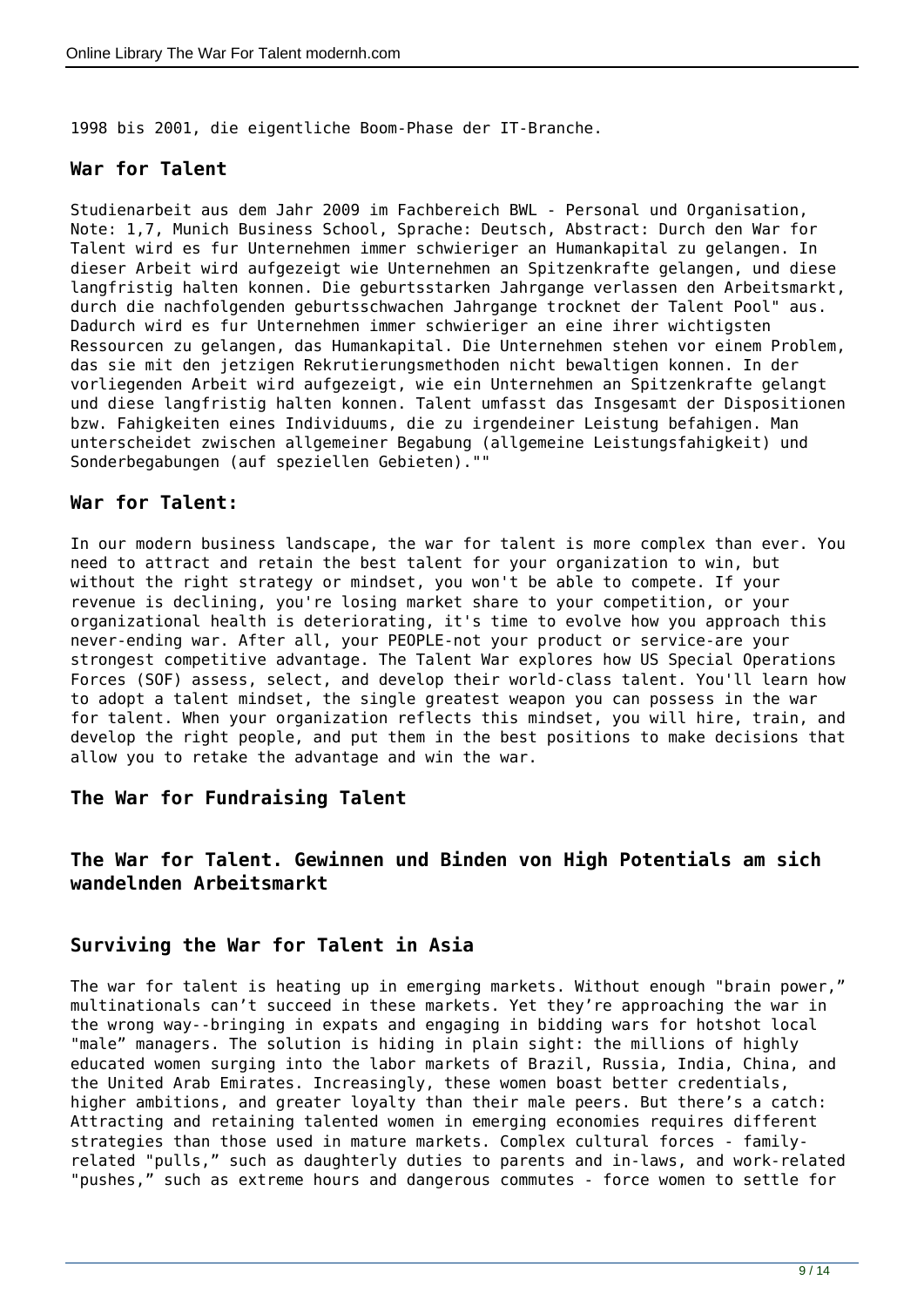dead-end jobs, switch to the public sector, or leave the workforce entirely. In Winning the War for Talent in Emerging Markets, Sylvia Ann Hewlett and Ripa Rashid analyze these forces and present strategies for countering them, including: \* Sustaining ambition through stretch opportunities and international assignments \* Combating cultural bias by building an infrastructure for female leadership (networks, mentors, sponsors) \* Introducing flexible work arrangements to accommodate family obligations \* Providing safe transportation, such as employersubsidized taxi services Drawing on groundbreaking research, amplified with on-theground examples from companies as diverse as Google, Infosys, Goldman Sachs, and Siemens, this book is required reading for all companies seeking to strengthen their talent pipeline in these rich and expanding markets.

#### **Winning the War for Talent**

Research Shows Organizations That Focus on Employee Experience Far Outperform Those That Don't Recently a new type of organization has emerged, one that focuses on employee experiences as a way to drive innovation, increase customer satisfaction, find and hire the best people, make work more engaging, and improve overall performance. The Employee Experience Advantage is the first book of its kind to tackle this emerging topic that is becoming the #1 priority for business leaders around the world. Although everyone talks about employee experience nobody has really been able to explain concretely what it is and how to go about designing for ituntil now. How can organizations truly create a place where employees want to show up to work versus need to show up to work? For decades the business world has focused on measuring employee engagement meanwhile global engagement scores remain at an all time low despite all the surveys and institutes that been springing up tackle this problem. Clearly something is not working. Employee engagement has become the short-term adrenaline shot that organizations turn to when they need to increase their engagement scores. Instead, we have to focus on designing employee experiences which is the long term organizational design that leads to engaged employees. This is the only long-term solution. Organizations have been stuck focusing on the cause instead of the effect. The cause is employee experience; the effect is an engaged workforce. Backed by an extensive research project that looked at over 150 studies and articles, featured extensive interviews with over 150 executives, and analyzed over 250 global organizations, this book clearly breaks down the three environments that make up every single employee experience at every organization around the world and how to design for them. These are the cultural, technological, and physical environments. This book explores the attributes that organizations need to focus on in each one of these environments to create COOL spaces, ACE technology, and a CELEBRATED culture. Featuring exclusive case studies, unique frameworks, and never before seen research, The Employee Experience Advantage guides readers on a journey of creating a place where people actually want to show up to work. Readers will learn: The trends shaping employee experience How to evaluate their own employee experience using the Employee Experience Score What the world's leading organizations are doing around employee experience How to design for technology, culture, and physical spaces The role people analytics place in employee experience Frameworks for how to actually create employee experiences The role of the gig economy The future of employee experience Nine types of organizations that focus on employee experience And much more! There is no question that engaged employees perform better, aspire higher, and achieve more, but you can't create employee engagement without designing employee experiences first. It's time to rethink your strategy and implement a real-world framework that focuses on how to create an organization where people want to show up to work. The Employee Experience Advantage shows you how to do just that.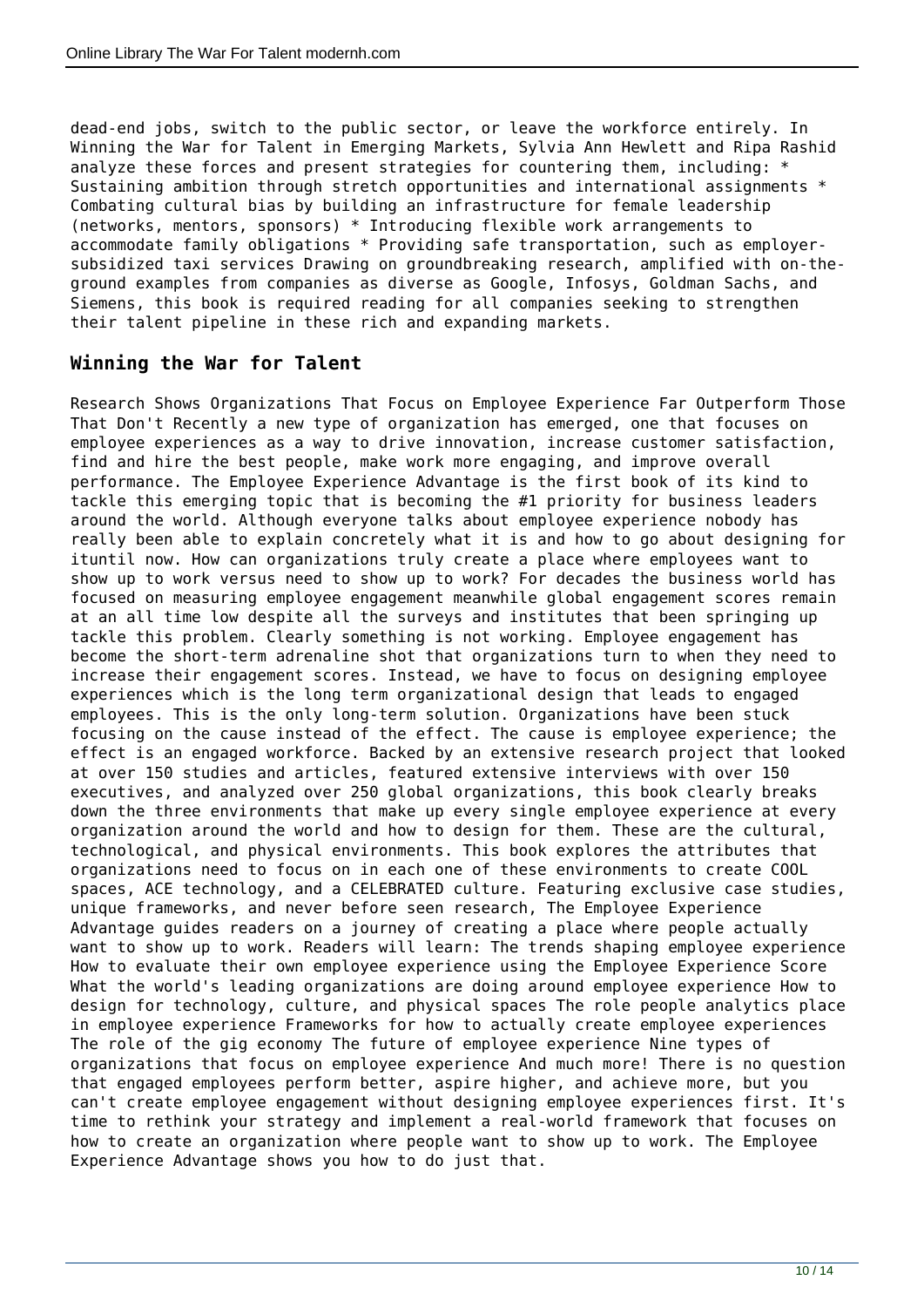#### **The impact of a strong global Employer Brand in the war for talent**

Welche Fragestellungen, Diskussionen und Trends beschäftigen derzeit die organisationsbezogene Beratungsbranche? Das Autorenteam bietet vielfältige Antworten.

#### **War for Talents**

Competition for top talent is a battle. Win the war. There isn't an organization out there that hasn't struggled to fill open positions with the best people possible. And once you have them, how do you keep them? Winning the War for Talent addresses the challenges of today's job market and reveals how your organization can adapt in order to recruit, retain, and develop your employees. Recruiting is no longer as easy as posting jobs on a job board and waiting for the resumes to pile in. Starting with creating a sales-minded HR team, Chris Czarnik, creator of the groundbreaking Human Search Engine process that serves job seekers and a twentyyear veteran of HR and operations management, lays out the foundation for making your company the one people want to work for. Retaining your top talent once you have them is easy, right? Not quite. Czarnik identifies the primary reasons great employees leave and how you can prevent that from happening at your company. Developing employees is all about empowering them to own their career paths. You'll get an actionable plan to keep your employees invested in their growth. From small business owners to global corporations, Winning the War for Talent is a step-bystep guide for building and keeping the best team possible!

#### **Winning The War for Talent**

## **The War for Talent**

Inhaltsangabe:Abstract: It was in 1982 as the oil price reached more than a hundred dollar a barrel for the first time. The limit of resources and the vulnerability of economies were then discussed widely in the public as it is today. Stock prices were affected heavily due to the economical risks a high priced commodity exposes to shareholders. In a few years time, a similar scenario seems to be possible for Human Resources. A company s availability to recruit and to retain key talent could have the same or an even higher impact on investor s expectations in the future. This study examines actual ways Human Capital Risk is handled, shows scenarios of future development and discusses ways to optimize sourcing and retaining personnel in the future. In a first step, it is shown that the threat of missing ability to attract and retain key talent is increasing strongly within the next couple of years. The availability will reduce, for example due to an over proportional retirement of knowledge workers in the developed countries. On the other hand, the global demand for high qualified staff will increase constantly, since economies like India and China will continue to grow. Furthermore, ways of analyzing the structure of company s personnel are introduced, which allow a well founded understanding of Human Capital Risk. Even if not applicable today, the meaning of Human Capital within rating systems will increase as the impact on company s performance rises. It is argued that, a company with less ability to recruit will face consequences in a lower rating and therefore higher interest rates in the future. In order to asses recent recruitment and retaining activities a survey between companies in Germany and The Netherlands has been conducted for this study. The results show a statistical correlation between the use of recruitment agencies and the ability to recruit faster and more successfully. Recruitment processes in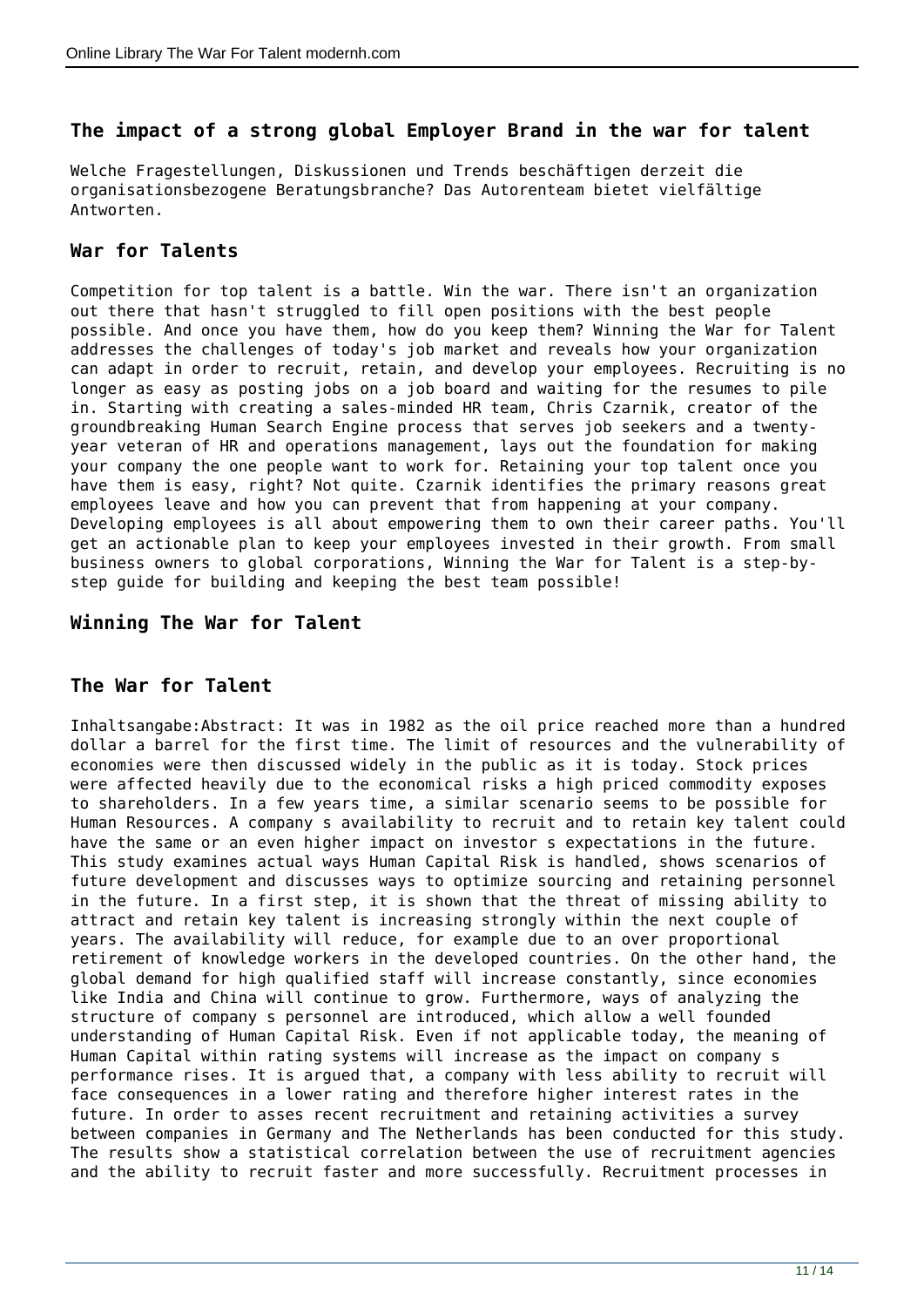Germany seems to be much longer than in The Netherlands. Exit Interviews are not exploited to its full extend and a structured retention management is not yet in place in the majority of the companies. Recruitment companies are specialists in indentifying key personnel. With their knowledge they could be an independent partner in ensuring a high retention by providing after placement services to both, the placed candidate and the employer. Repeating candidate surveys about his experiences with in his new job towards personal []

## **Summary: The War for Talent**

#### **Litz, HR Management**

The War for Fundraising Talent is an honest yet hopeful critique of professional fundraising, intended especially for small shops that find it difficult to consistently achieve their fundraising goals. These organizations are notorious for rapid turnover and high donor attrition which are merely side effects of a much larger problem. This inter-sector conflict will not be won by those organizations who continue to mistakenly consider their scarcest resource to be donors with dollars. After years, if not decades, of obsessively accumulating new donors, most organizations have more than enough donors to keep them busy for quite some time. Those willing to part ways with this time-worn paradigm will discover how to retain more of the talent they already have and empower their new recruits with an environment where fundraising professionals can achieve mastery and find meaning in their work.

#### **The War for Talent**

Find and Keep the Outstanding Leaders You Need to Win in Asia! Specific solutions for recruiting and retaining great people in North Asia, South Asia, Australia, and New Zealand Seven new case studies, plus in-depth insight into IBM's experience For every CxO, director, manager, HR leader, strategist, or consultant working with or for companies in Asia Right now, even as Western economies struggle, Asia is experiencing an unprecedented war for talent. Organizations are competing ever more aggressively to find the right people, motivate them, and retain their highest performers. There's only one route to success in today's Asian talent wars: innovation. In this book, one of IBM's top Asia Pacific managers identifies powerful talent management innovations that are working in Asia right now for dozens of the region's most forward-looking enterprises. Christina SS Ooi begins by revealing why Asian talent shortages are even worse than they appear. Next, she presents breakthrough solutions from industries ranging from IT to hospitality, manufacturing to telecommunications. Learn how winning companies are recruiting more effectively through partnerships and word-of-mouthbringing innovation to onboarding and trainingunderstanding the changing needs and diverse lifestyles of today's Asian employeesshaping corporate culture and engaging their employeesdeveloping great leaders and keeping them.

#### **The Mismanagement of Talent**

'There is a war for the best managerial and professional talent', writes Michael Williams. Commercial success depends largely on attracting, motivating and retaining high performers who can drive the business forward. Companies that get it wrong soon find competitors swooping in. The War for Talent helps employers to: spot individuals with outstanding talent or potential; - mobilise and distribute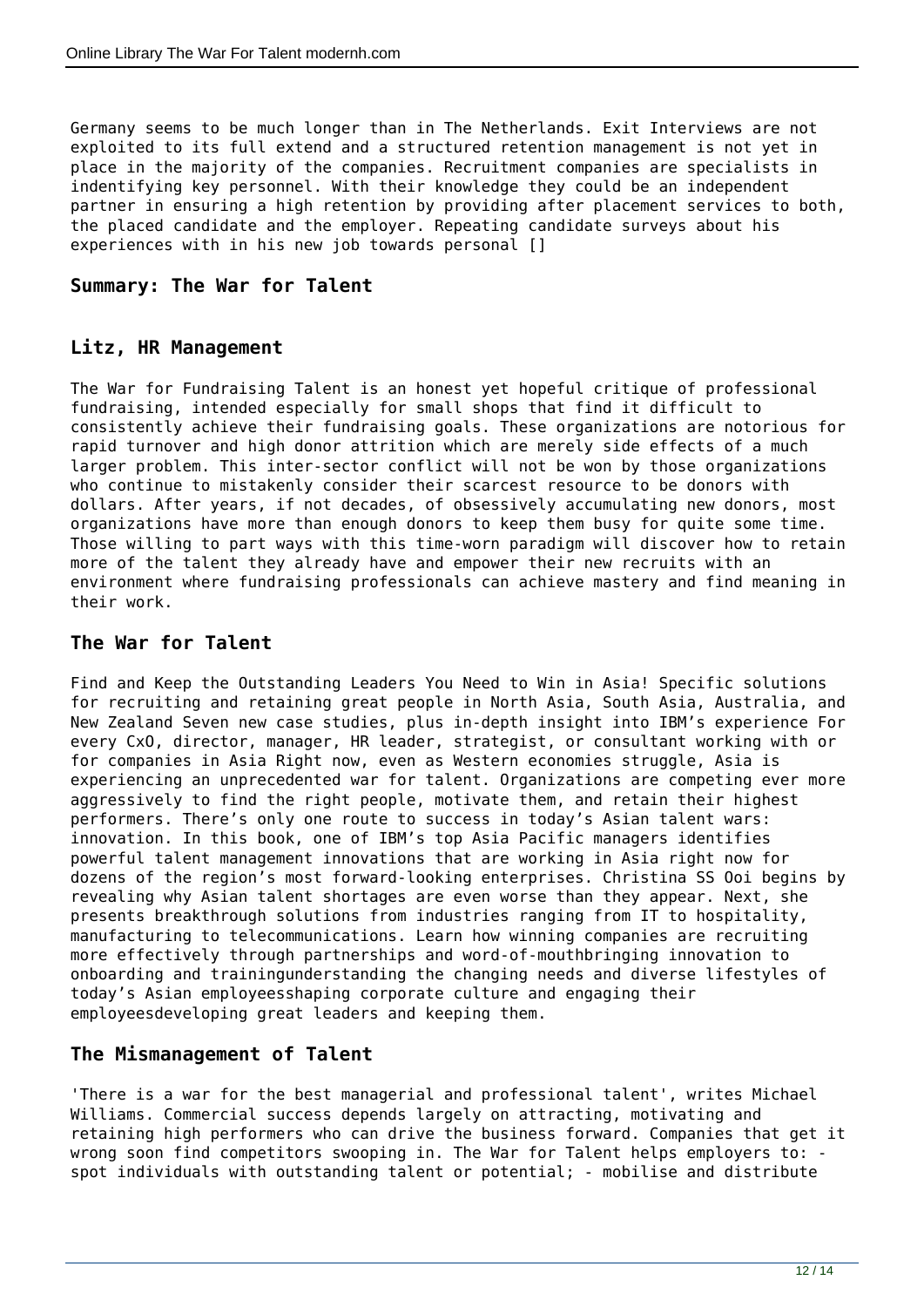widely the vital corporate store of intellectual capital; - coach and mentor key players so as to empower them to achieve early results; - put together reward packages high-flyers expect; and - keep talented employees enthusiastic, committed and delivering. This text sets out principles and powerful self-assessment profiles so that readers can pinpoint their skills and areas of improvement.

#### **Die drei Symptome eines miserablen Jobs**

A new system of people practices that produce extraordinary business results Hiring and retaining great people is the key to profitable growth, but it is the number one issue keeping leaders and managers awake at night. Winning the War for Talent addresses this issue with an unconventional 'how to' guide of innovative techniques to source and retain skilled staff. This book shows you how to do away with oldfashioned, destructive and subjective practices that have spread like a pandemic through the HR industry. It also outlines why effective sourcing of talent is now vital to business success. You will be shown proven, scientific solutions that are rarely used and never mentioned in existing business books and seminars and much, much more. Includes a complete step-by-step system with checklists, KPIs and templates that organisations of any size or type, can easily follow and implement Features proven strategies and secret weapons that won't cost you a cent, highlighted in case studies from a diverse range of businesses Written by bestselling author Mandy Johnson, the youngest ever director of Flight Centre, Australia's leading travel agent For business owners and organisational leaders Winning the War for Talent is your must-have companion to effective recruitment, staff retention and increasing business success.

## **Winning the War for Talent**

Organizations and those who work within them are under attack from the increasingly pervasive impacts of commoditization. With little to distinguish one company's products and services from another or one person's skills and capabilities from the next, organizations and workers alike are finding themselves trapped in the me-too hell of commoditization. For many this means the survival of the cheapest, as price becomes the principal basis for decision making. For others it requires them to think creatively to avoid the trap of commoditization, even though this may only provide a temporary respite. In this groundbreaking book, Andrew Holmes sets out why commoditization represents such a clear and present danger to every corporation and all white-collar workers. Starting with the nature of the commodities we are familiar with such as coal and cotton, Holmes moves on to describe how commoditization is affecting entire industries and is increasingly touching the work of the professional classes. The evidence is both fascinating and compelling and it is clear that the impacts of commoditization are far reaching. The author also outlines the impact of commoditization on an organization's strategy towards brand, supply chain, value chain, innovation, pricing and competition. He explores the implications for skills, attitudes and behaviours in the workplace before describing a series of strategies for avoiding the risk and exploiting the opportunities offered by a new commoditized world, such as outsourcing, innovation, offshoring, mergers and acquisitions, divestments and first mover advantage. Holmes offers organizations and white-collar workers a range of strategic responses which can be used to combat its worst impacts. And as commoditization continues to make inroads into the corporate and working worlds, this book will be an invaluable companion to addressing the challenges which it presents.

#### **Smart Talent Management**